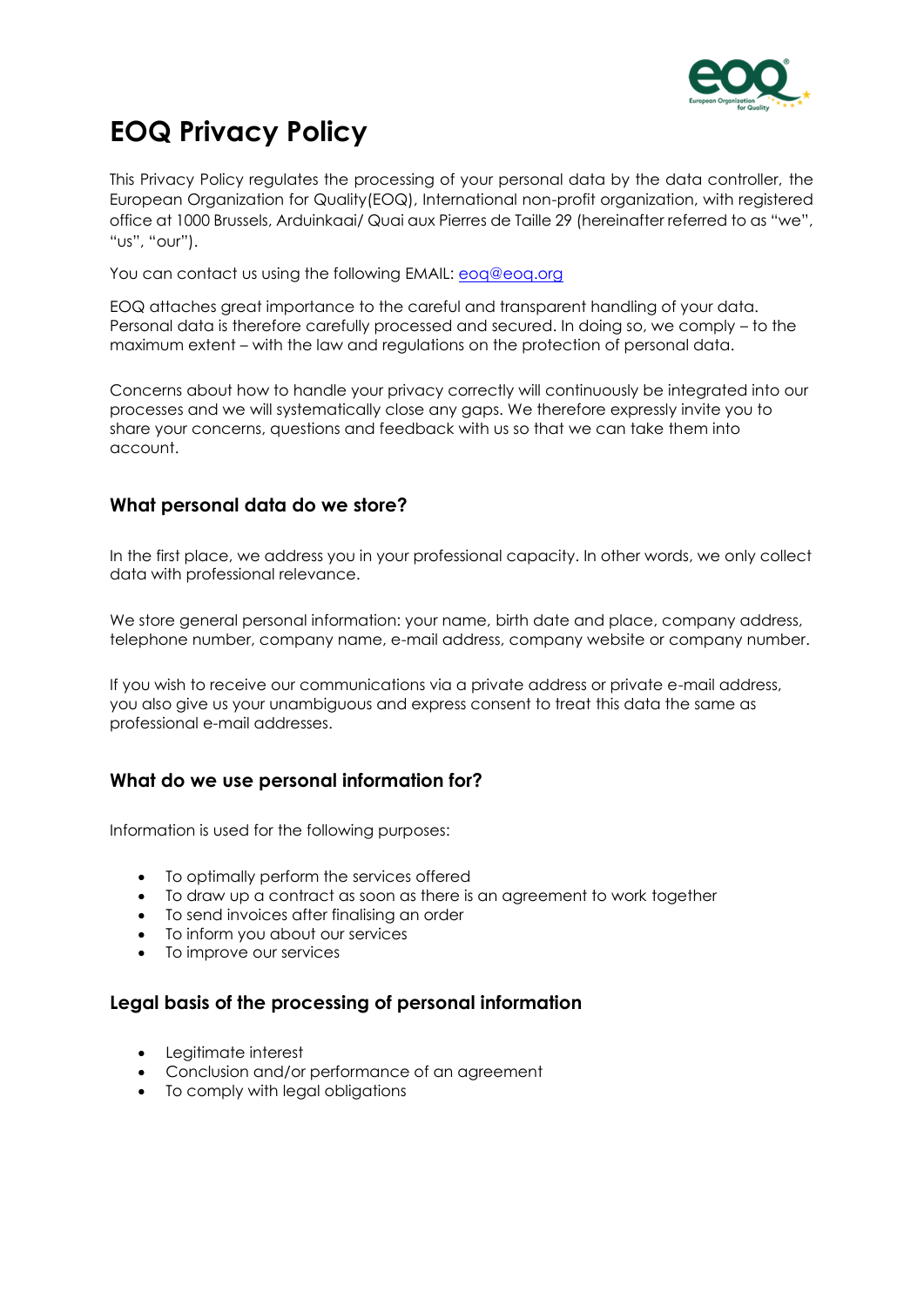

# **When will data be shared?**

Your personal data are never simply sold or passed on to third parties with commercial intentions.

We are a network organisation of and for our members. All EOQ members know each other personally and are free to exchange their data among themselves. When contact details are requested from outside the organisation, they will only be provided with the express consent of the person/organization concerned. Requests made via the website will be forwarded using a contact form without disclosing the direct contact details, unless required for further processing and with the consent of the applicant.

All persons and organisations listed in the registers are publicly available on our website. Although explicit permission has been given for this in advance, we would like to be informed if you (or your organisation) no longer wish to be listed and we will remove your details from the list.

Inherent to the functioning of EOQ is the very close cooperation with all its members and more particularly with Competence Center Agents. Through regular meetings and internal communications, all parties concerned comply with EOQ's privacy policy, for all acts in which EOQ is directly or indirectly involved.

For the issuing of certificates, EOQ cooperates with its service provider. In the service delivery contract, signed by both parties, Article 2.9 and Article 7 were drawn up to guarantee the privacy rules of all data subjects:

*' …Art. 2.9. The service provider guarantees the security, integrity and availability of the data contained in the EOQ-register by the use of up to date and adequate security measures such as but not limited to regular (daily and monthly) backups of the CSV file….'*

#### *'…Article 7: Personal Data*

*The service provider will respect and comply with the applicable data protection legislation and any personal data that is collected, stored or processed pursuant to this Agreement shall be collected, stored and processed in accordance with the provisions of the applicable data protection legislation. The Parties*  have to that extent entered into an agreement that governs the collection, storage and processing of *personal data in accordance with the valid EOQ GDPR document which can be consulted on the EOQ website. …'*

We also share personal data with the government if there is a legal basis for doing so.

### **Your rights :**

You have different rights that you can exercise by contacting us using the contact details above.

- Right to access, consultation, correction, erasure and restriction: You have the right at any time and free of charge to view your personal data by accessing the personal data that relates to you and that is processed by us, have any incorrect/incomplete personal data corrected, have personal data erased or supplemented, or in certain cases have the processing of your personal data restricted or object to its processing.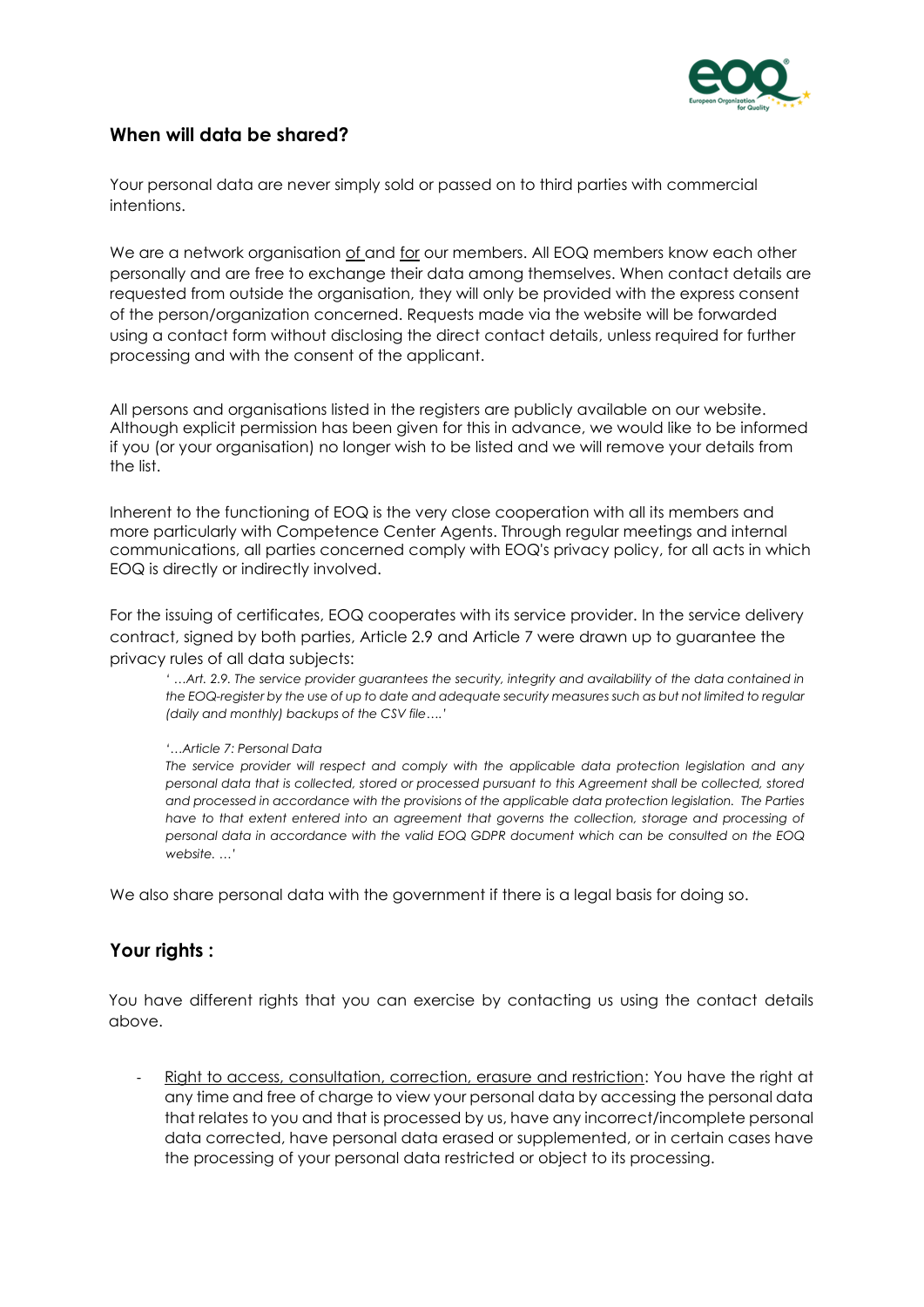

- Right of free data transfer: You have the right to obtain your personal data that is processed by us in a structured, customary and readable form, to transfer the data to other data controllers and/or the have the data directly transferred by us to a service provider specified by you.
- Right of objection: You have the right to object to the processing of your personal data for serious and legitimate reasons.
- Right to withdraw permission: You have the right to withdraw any permission to process your personal data given earlier.
- Right to submit a complaint: You have the right to lodge a complaint regarding all privacy issues by contacting us. If you are not satisfied with the response to your question or complaint from us, you also have the right to lodge a complaint with the national authority in the Member State of your habitual residence. Please find hereinafter a link where you can find all contact details of the national authorities in all member states: https://edpb.europa.eu/about-edpb/board/members\_en. If you have any questions or complaints concerning our use of your personal data, you can contact us using the contact details above.

You always have the right to oppose the use of your personal data for direct marketing purposes.

### **How do we secure your personal data?**

The EOQ has taken all technical and organisational initiatives for maximum security of your data, making sure no unauthorised parties can access it.

### **What data do we store when our website is visited?**

Our website is able to collect cookies. For our web analysis we use Google Analytics to evaluate surfing behaviour and general web traffic(for example : date and time of visit ; pages visited ; …). This data only serves to understand how long visitors stay on our site, what their interests are. No personal data will be shown or used here. EOQ respects the rules concerning collecting data and the collected data will not be passed on.

### **Information about children**

Our network is very explicitly aimed at professionals and not at minors. Therefore, we do not collect data from minors.

### **Information that you publish yourself or share with third parties**

If you provide personal information to third parties, we are not responsible for what they do with your information.